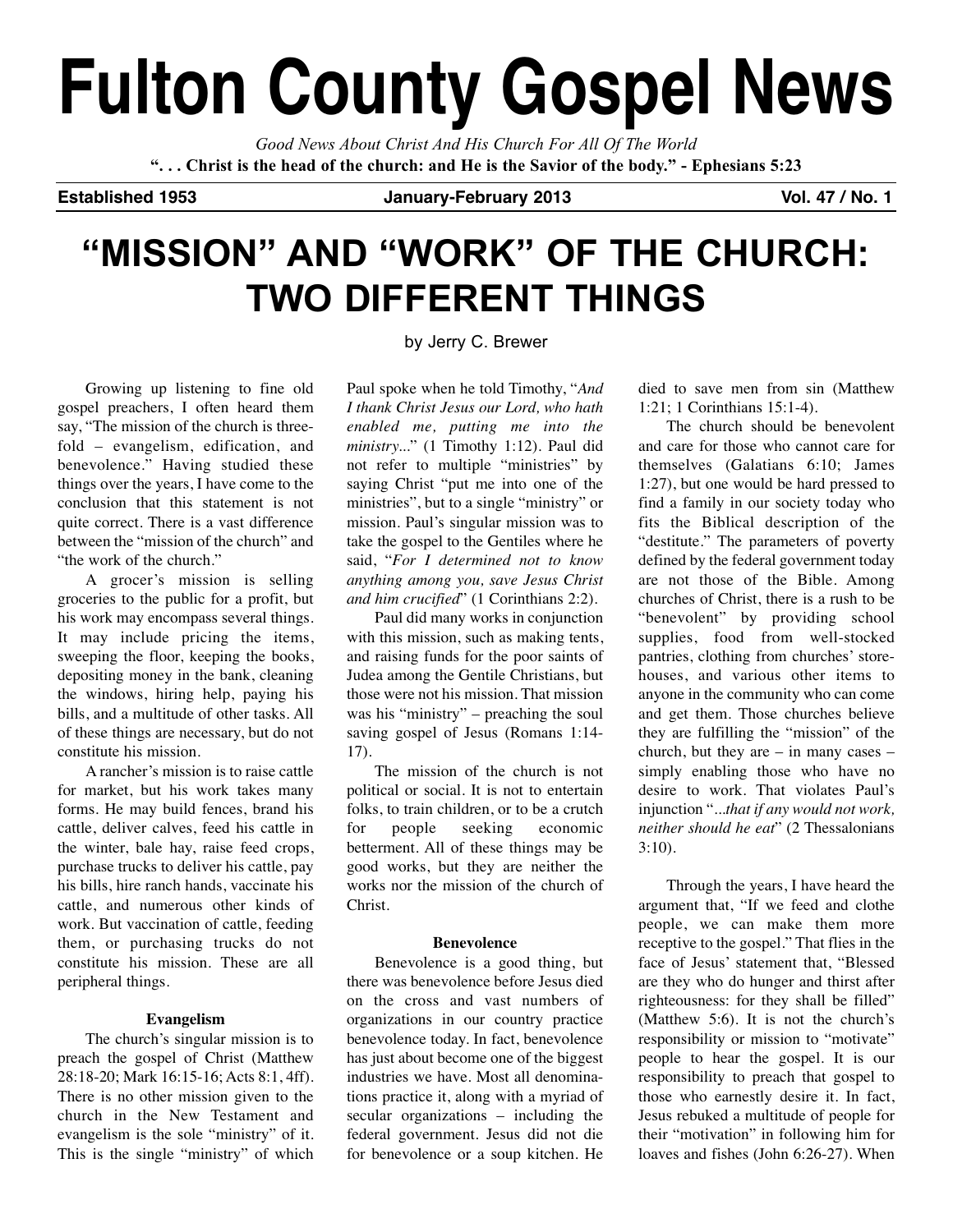#### **FULTON COUNTY GOSPEL NEWS** USPS Publication #211780

. . . is a Periodical publication issued monthly by the Church of Christ at Third and Bethel (P.O. Box 251), Mammoth Spring, AR 72554-0251. **POSTMASTER: Please mail all changes of address to the above address.**

**FCGN** is mailed free of charge to any who care to receive it. We will be happy to add any names to the regular mailing list. If you send in a name we must have a complete address, including number and street name, or R.R. or HCR number, plus box number, or a P.O. Box number and the **NINE DIGIT ZIP CODE**. This paper is supported by voluntary contributions for which we are grateful. Financial information will be furnished upon request. **Mail all address corrections or manuscripts to:**

## **FULTON COUNTY GOSPEL NEWS** P.O. Box 251

Mammoth Spring, AR 72554

| Lee Moses $\dots\dots\dots\dots\dots\dots$ . EDITOR         |
|-------------------------------------------------------------|
|                                                             |
| E-Mail $\ldots \ldots \ldots \ldots$ cocfcgn@centurytel.net |
| Website www.fultoncountygospelnews.org                      |
|                                                             |
| E-Mail $\ldots$ sales@halopages.net                         |

*continued from page one*

Jesus fed those 5,000, He did not do so to "make them receptive" to His teaching. He did it out of compassion for them, but they desired only "the meat which perisheth." No, "Benevolence" is not the mission of the church, but simply a work of Christians.

## **Edification**

The third thing which is often touted as the church's "mission" is "edification." To "edify" simply means "to build up." The church needs to be constantly edified in the Lord's cause and Paul said that comes through the word of God (Acts 20:32). That is an excellent work of the church, but not its mission, and edification has also been corrupted.

One often hears the criticism that, "He preaches the same old fundamental doctrine, when we need sermons for Christians." Peter said that "sermons for Christians" consisted of "the same old thing" (1 Peter 1:12-15). One of the grandest elders under whom I ever served was Raymond Bailey in Chillicothe, Texas. Brother Bailey once told me that he got tired of hearing Christians say, "He just preaches the same old thing." "They'd better be preaching the same old thing," he said. "The gospel hasn't changed." Brethren who love the truth are always edified when the plain simple gospel is preached, but the mission of the church is to preach that gospel. Edification is a byproduct of that mission, not the mission itself.

Let the church fulfill its mission of preaching the gospel in all the world. It must not be sidetracked by well meaning folks who want to make other things the mission of the church or simply "one of its ministries." While benevolence and edification are good works, there is only one mission and only one ministry of the church for which Jesus died, and that is preaching the gospel.

Elk City, OK

## *FCGN* **TO GO FROM QUARTERLY TO BI-MONTHLY!**

If the reader will note this issue's date, he will see that it is not January-March, as was the case a year ago. This issue's date is January-February, reflecting an increase in mailing frequency from once every three months to once every two months. It was not too long ago that, because of rising postage costs, the *Fulton County Gospel News* was forced to go from a monthly publication to a quarterly. However, thanks to our financial supporters stepping up and the providence of God, we are able to increase our frequency even in the face of another increase in postage costs. From the bottom of our hearts, we thank our financial supporters as well as those of you who have been praying for this work, and, above all, we give God the glory. May the *Fulton County Gospel News* be fruitful to this end.

## **"WE DOUBT THE VERACITY OF YOUR INFORMATION"**

by Lee Moses

By mid-1939, war and the threat of war had spread throughout the entirety of Europe and beyond. On August 23 of that year, the Adolf Hitler-led Nazis and the Joseph Stalin-led Soviets signed a non-aggression pact – a pact that the Nazis clearly intended merely as a postponement of hostilities.

In September 1940, talks fell apart between the two sides, and Hitler made plans to invade the Soviet Union.

Stalin was warned by his spies of Hitler's impending attack, but Stalin refused to believe these warnings. He permitted limited fortification of his western border, but otherwise determined not to do anything that might provoke the Germans. Stalin's spies kept warning him, but he refused to believe that the Nazis would attack. Richard Sorge, a German spy with Communist leanings, microfilmed detailed reports of Hitler's planned invasion, including troop numbers and even the date–June 22, 1941. But Stalin brusquely dismissed Sorge's efforts, responding, "We doubt the veracity of your information."

The Americans and British both tried warning Stalin of an impending attack, to no avail. Stalin would not even listen to British prime minister Winston Churchill's warnings, as Stalin believed Churchill particularly was trying to provoke Hitler's attention to the east and away from Britain.

On the very eve of invasion, a German deserter crossed the border into the Soviet Union and informed the Red Army of the Nazis plans. Instead of first thanking him for the warning and then making the necessary preparations, Stalin instead ordered the German shot for spreading misinformation. Stalin continued to send food and metal exports to the Germans, as agreed in their pact, and forbade evacuating civilians living near the German border or setting up defenses.

So on June 22, 1941, when Nazi forces crossed into the Soviet Union, they found bridges unguarded, aircraft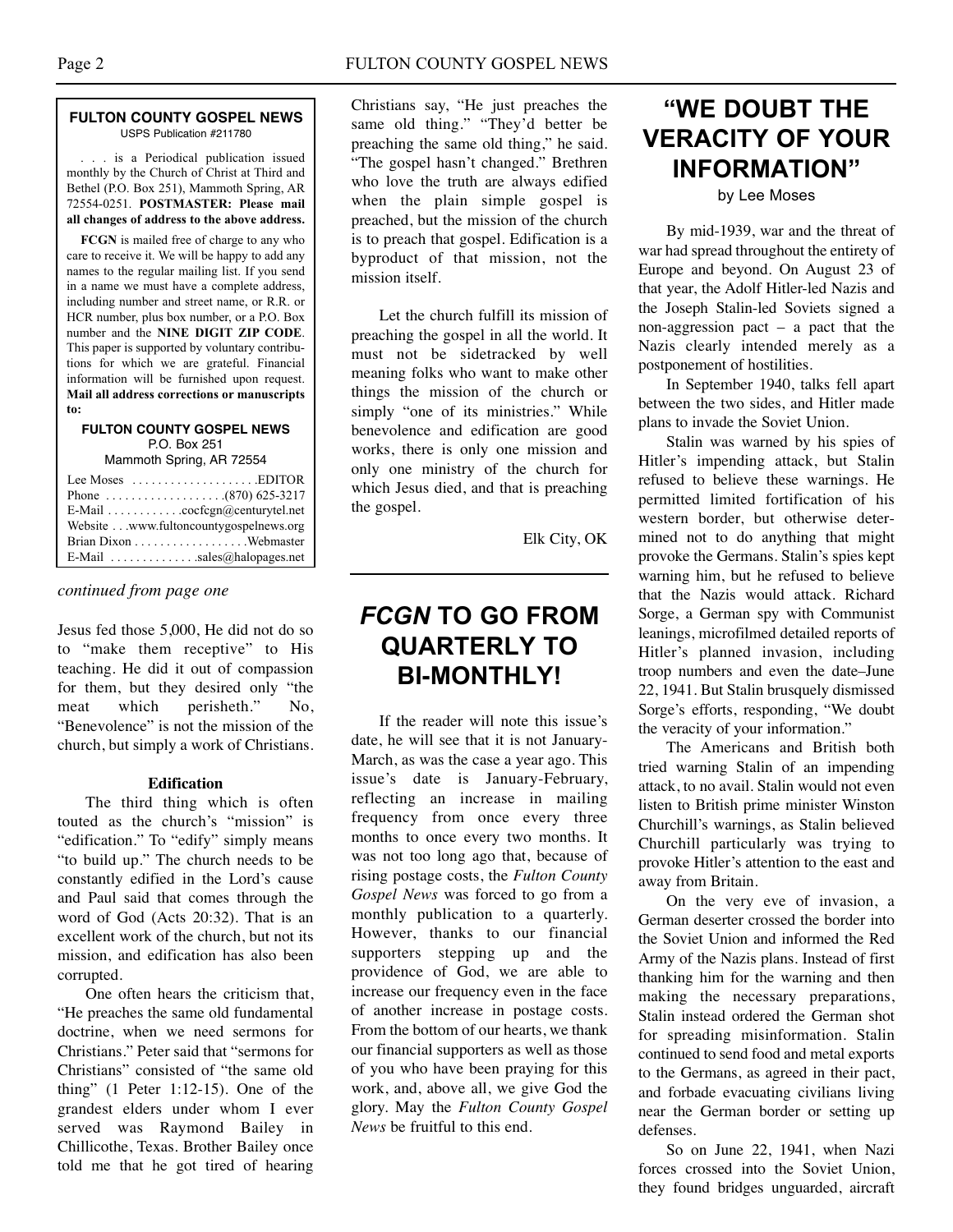not dispatched, and defensive positions unmanned. Nearly 60 percent of the Soviet front-line armor was in Kiev, hundreds of miles from the front line of battle. Why? Stalin simply refused to pay any attention to the warnings they were given.

Stalin's stubborn denial of the truth almost gave the Nazis the easy quickstrike victory they sought.1

People continue to make the mistake of refusing to heed legitimate and vital warnings. At this very minute, men and women all over the world face momentous impending danger. Every man and woman has within him a spirit that will exist forever (Zechariah 12:1; Ecclesiastes 12:7; Genesis 35:18). If that spirit is found in any way tinged by sin when one's physical life is over, that spirit cannot go into the eternal fellowship of the One who made it and in whose image it was made, as God is "*of purer eyes than to behold evil, and canst not look on iniquity*" (Habakkuk 1:13). The only alternative to eternal life with God is eternal destruction in hell fire (Matthew 25:31-46).

So is it not appropriate and beneficial that God warns us in His word of dangers regarding our spirits and our eternal destinies? Is it not appropriate that faithful Christians warn their brethren and the world of these dangers? "*[Christ] we preach, warning every man, and teaching every man in all wisdom; that we may present every man perfect in Christ Jesus*" (Colossians 1:28, emphasis LM).

At this very moment, numerous and dire spiritual threats face individual brethren, entire congregations, and the brotherhood at large. There is the threat of denominationalism and compromise with denominationalism (Matt. 16:18; Acts 20:28; Ephesians 5:23, 25;1 Corinthians 12:13; 1:10). There are the threats of unscriptural divorces and unscriptural "marriages" (Matthew 19:3- 12). There is the threat of worldliness infiltrating the church in the form of "social" drinking, immodest dress, dancing, and covetousness (Romans 12:2; James 4:4; 1 Peter 1:13-16; 1 John 2:15). There is the threat of fellowship with and endorsement of false teachers (2 John 10-11). Unfortunately, this is far

from a comprehensive list of present spiritual threats to the precious bride of Christ, but these threats are certainly among those of which brethren absolutely must be warned.

Yet when faithful Christians attempt to warn others of these dangers, all too often people respond as did Stalin: "We doubt the veracity of your information." Sadly, the day has come in which spiritual Israel has become like rebellious fleshly Israel of old: "*To whom shall I speak, and give warning, that they may hear? behold, their ear is uncircumcised, and they cannot hearken: behold, the word of the LORD is unto them a reproach; they have no delight in it*" (Jeremiah 6:10). As the late brother Ira Y. Rice, Jr. used to say, "You just can't warn some brethren."

We would agree that one is well served to confirm allegations he hears about another brother or sister before accepting them as true (Proverbs 14:15; 20:19; 1 Thessalonians 5:21). But one should not reject another's warning outright and refuse to consider it further simply because he does not want to believe it is true. "*Some shall depart from the faith*" has always been the reality to some extent or another, and presently it is reality to a far larger extent than we wish were the case or than **was** the case a few decades ago.

"Few nations have been better warned of impending invasion that the Soviet Union in June 1941, yet despite this, and despite the fact that the Soviet Union had spent more than two decades trying to insure herself against surprise attack, the Soviet Union was totally surprised by the German invasion on 22 June 1941."2 Why did Stalin refuse to heed the warnings he was given? He simply did not want to believe that he faced a serious threat. As a result, numerous lives, and almost the nation, were lost to Hitler.

If we insist on refusing accurate spiritual warnings, whether given directly by God's word or by human agency, we give Satan the easy quickstrike victory he seeks.

## **THE DIFFERENCE BETWEEN LIVE AND DEAD CHURCHES**

by Andrew Connally (1931-1992)

There is no doubt that most of us want to be members of a live, growing and involved church. Most of us can easily tell the difference, and so can the Lord! In Revelation 3:1-6 the Lord speaks:

*And unto the angel of the church in Sardis write; These things saith he that hath the seven Spirits of God, and the seven stars; I know thy works, that thou hast a name that thou livest, and art dead. Be watchful, and strengthen the things which remain, that are ready to die: for I have not found thy works perfect before God. Remember therefore how thou hast received and heard and hold fast and repent. If therefore thou shalt not watch, I will come on thee as a thief, and thou shall not know what hour I will come upon thee. Thou hast a few names even in Sardis which have not defiled their garments; and they shall walk with me in white: for they are worthy. He that overcometh, the same shall be clothed in white raiment; and I will not blot out his name out of the book of life, but I will confess his name before my Father, and before his angels. He that hath an ear, let him hear what the Spirit saith unto the churches.*

Live churches have all kinds of problems–parking problems, lack of classroom teachers, etc. They always have more work, programs, mission opportunities, and other things that they can take advantage of–dead ones don't! Live churches make constant demands on time, talents, abilities and monies. They have services, classes, gospel meetings, VBS, and other events to attend. They have people to visit, delinquent members to reclaim, drifters

<sup>1</sup> The aforementioned information is taken from H.P. Willmott, *The Great Crusade* (Washington, D.C.: Potomac Books, 2008), pp. 156-158; Rupert Colley, "Stalin's Breakdown," chttp://www.historyinanbour.com/201107/01/stalins 2 Wilmott, p. 157.